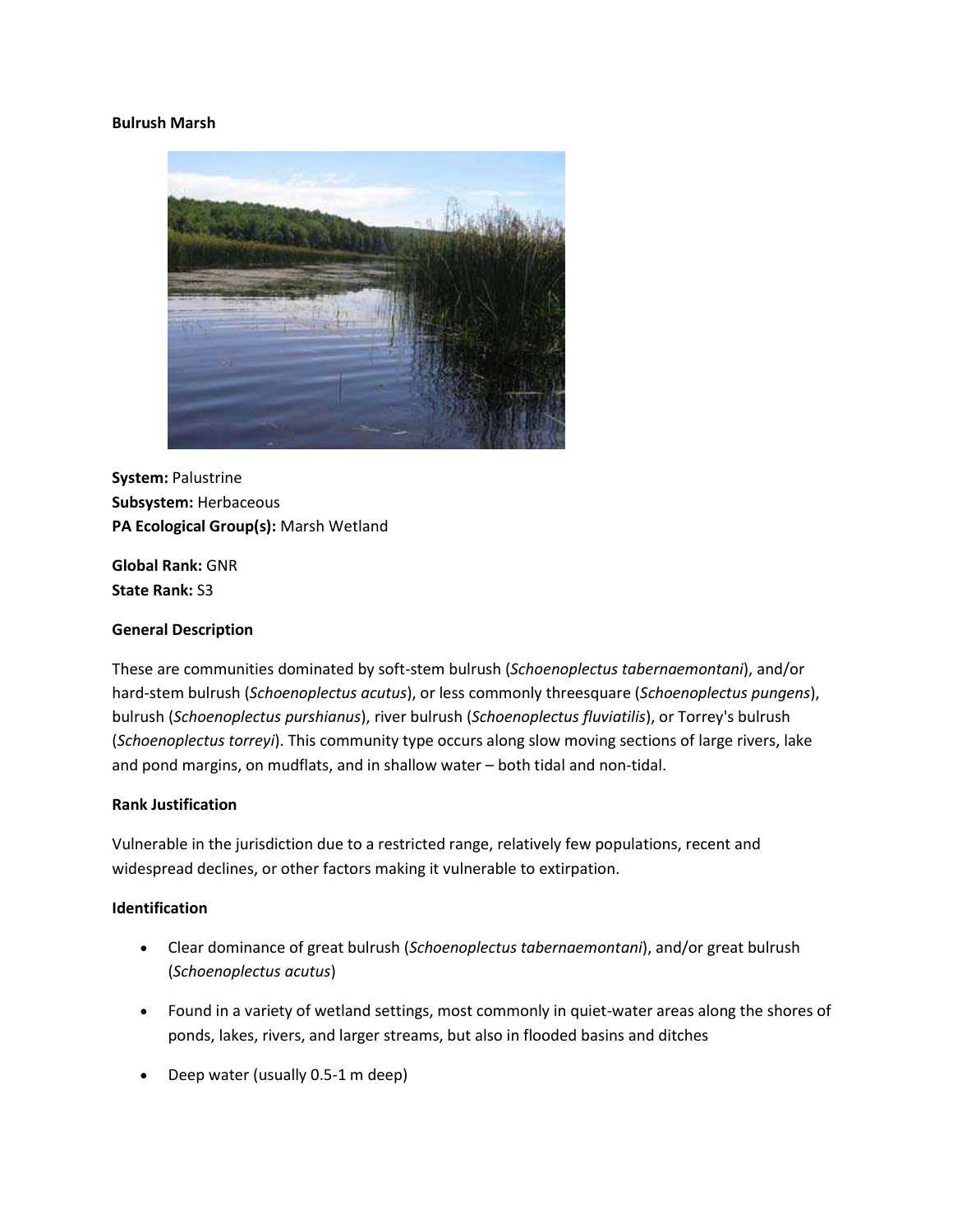- Seasonal spring flooding and heavy rainstorms provide nutrient input
- Substrate is usually either gravel and sand or deep muck overlying mineral soil; where wave action is more prevalent, the mineral soil may be exposed

# **Characteristic Species**

Herbs

- Soft-stemmed bulrush (*[Schoenoplectus tabernaemontani](http://www.natureserve.org/explorer/servlet/NatureServe?searchName=Schoenoplectus+tabernaemontani)*)
- [Hard-stemmed bulrush \(](http://www.natureserve.org/explorer/servlet/NatureServe?searchName=Schoenoplectus+acutus)*Schoenoplectus acutus*)
- Threesquare (*[Schoenoplectus pungens](http://www.natureserve.org/explorer/servlet/NatureServe?searchName=Schoenoplectus+pungens)*)
- Bulrush (*[Schoenoplectus purshianus](http://www.natureserve.org/explorer/servlet/NatureServe?searchName=Schoenoplectus+purshianus)*)
- River bulrush (*[Schoenoplectus fluviatilis](http://www.natureserve.org/explorer/servlet/NatureServe?searchName=Schoenoplectus+fluviatilis)*)
- Torrey's bulrush (*[Schoenoplectus torreyi](http://www.natureserve.org/explorer/servlet/NatureServe?searchName=Schoenoplectus+torreyi)*)

# **International Vegetation Classification Associations:**

[Bulrush Deepwater Marsh](http://www.natureserve.org/explorer/servlet/NatureServe?searchCommunityUid=ELEMENT_GLOBAL.2.683450) (CEGL006275)

## **NatureServe Ecological Systems:**

[Laurentian-Acadian Freshwater Marsh \(](http://www.natureserve.org/explorer/servlet/NatureServe?searchSystemUid=ELEMENT_GLOBAL.2.731557)CES201.594) [High Allegheny Wetland \(](http://www.natureserve.org/explorer/servlet/NatureServe?searchSystemUid=ELEMENT_GLOBAL.2.800809)CES202.069)

## **Origin of Concept**

Fike, J. 1999. Terrestrial and palustrine plant communities of Pennsylvania. Pennsylvania Natural Diversity Inventory. Harrisburg, PA. 86 pp.

## **Pennsylvania Community Code**

HR : Bullrush Marsh

## **Similar Ecological Communities**

Bulrush Marsh is easily distinguished by its clear dominance of bulrushes (*Schoenoplectus* spp.). It may occur in combination with virtually any community type that approaches a water body having the appropriate substrate.

## **Fike Crosswalk**

Bulrush Marsh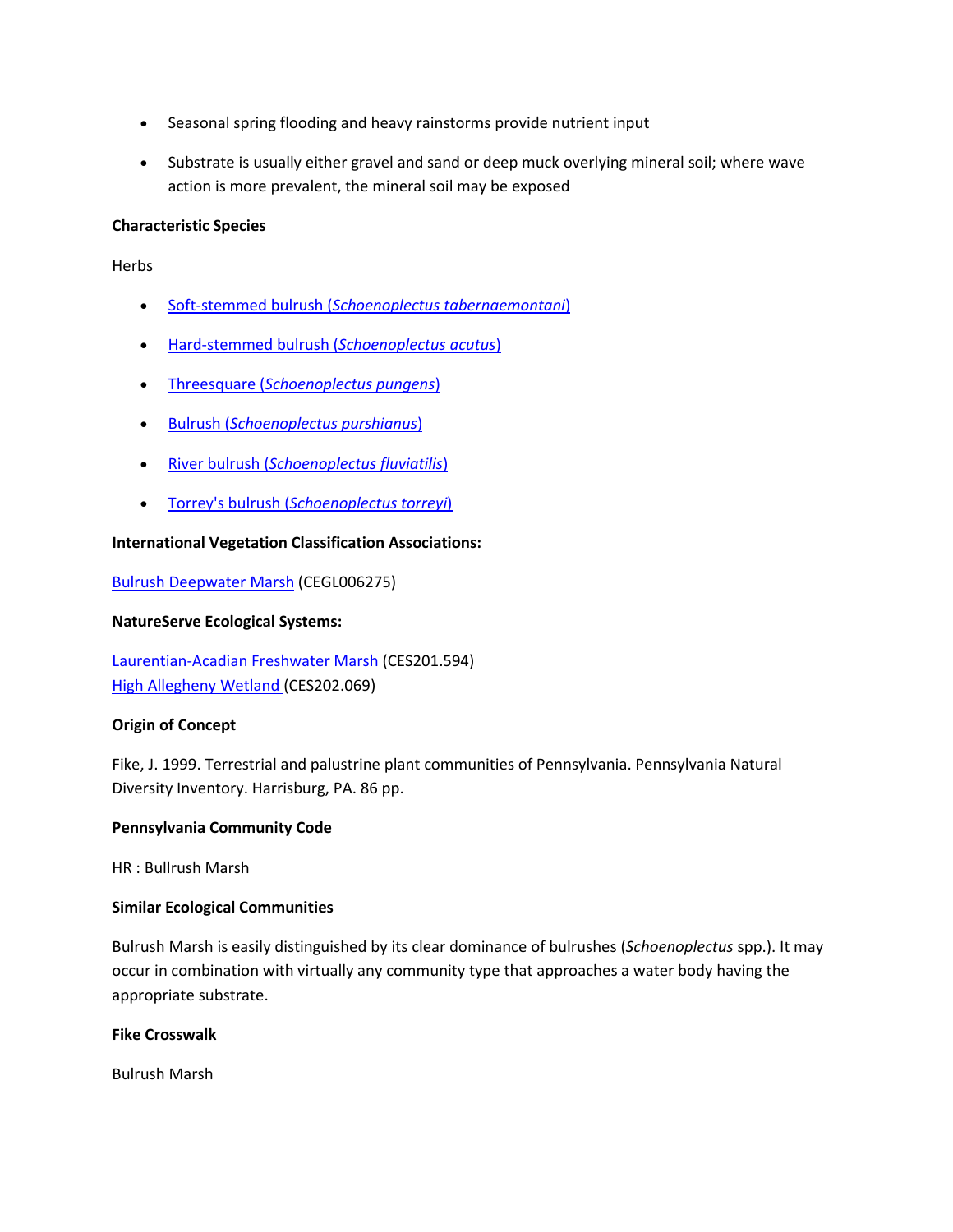## **Conservation Value**

Several rare plants such as the state threatened hard-stem bulrush (*Schoenoplectus acutus*), state vulnerable river bulrush (*Schoenoplectus fluviatilis*), or state endangered Torrey's bulrush (*Schoenoplectus torreyi*) can occur in this community. This community may serve as important habitat for fish by providing cover and foraging grounds.

## **Threats**

Alteration to the hydrological regime and development are the major threats to this community (e.g., impoundments) and can lead to habitat destruction and/or shifts in community function and dynamics. Clearing and development of adjacent land can lead to accumulation of agricultural run-off and pollution as well as sedimentation.

## **Management**

A natural buffer around the wetland should be maintained in order to minimize nutrient runoff, pollution, and sedimentation. The potential for soil erosion based on soil texture, condition of the adjacent vegetation (mature forests vs. clearcuts) and the topography of the surrounding area (i.e., degree of slope) should be considered when establishing buffers. The buffer size should be increased if soils are erodible, adjacent vegetation has been logged, and the topography is steep as such factors could contribute to increased sedimentation and nutrient pollution. Direct impacts and habitat alteration should be avoided (e.g., roads, trails, filling of wetlands) and low impact alternatives (e.g., elevated footpaths, boardwalks, bridges) should be utilized in situations where accessing the wetland can not be avoided. Care should also be taken to control and prevent the spread of invasive species within the wetland.

## **Research Needs**

There is a need to collect plot data to characterize variations and guide further classification of this community. There is also a need to document how fauna use this habitat.

## **Trends**

These wetlands were probably more common but declined due to wetland draining/filling and clearing of the adjacent lands leading to increased evaporation of the standing water and sedimentation. The relative trend for this community is likely stable or may be declining slightly due to hydrological alterations.

## **Range Map**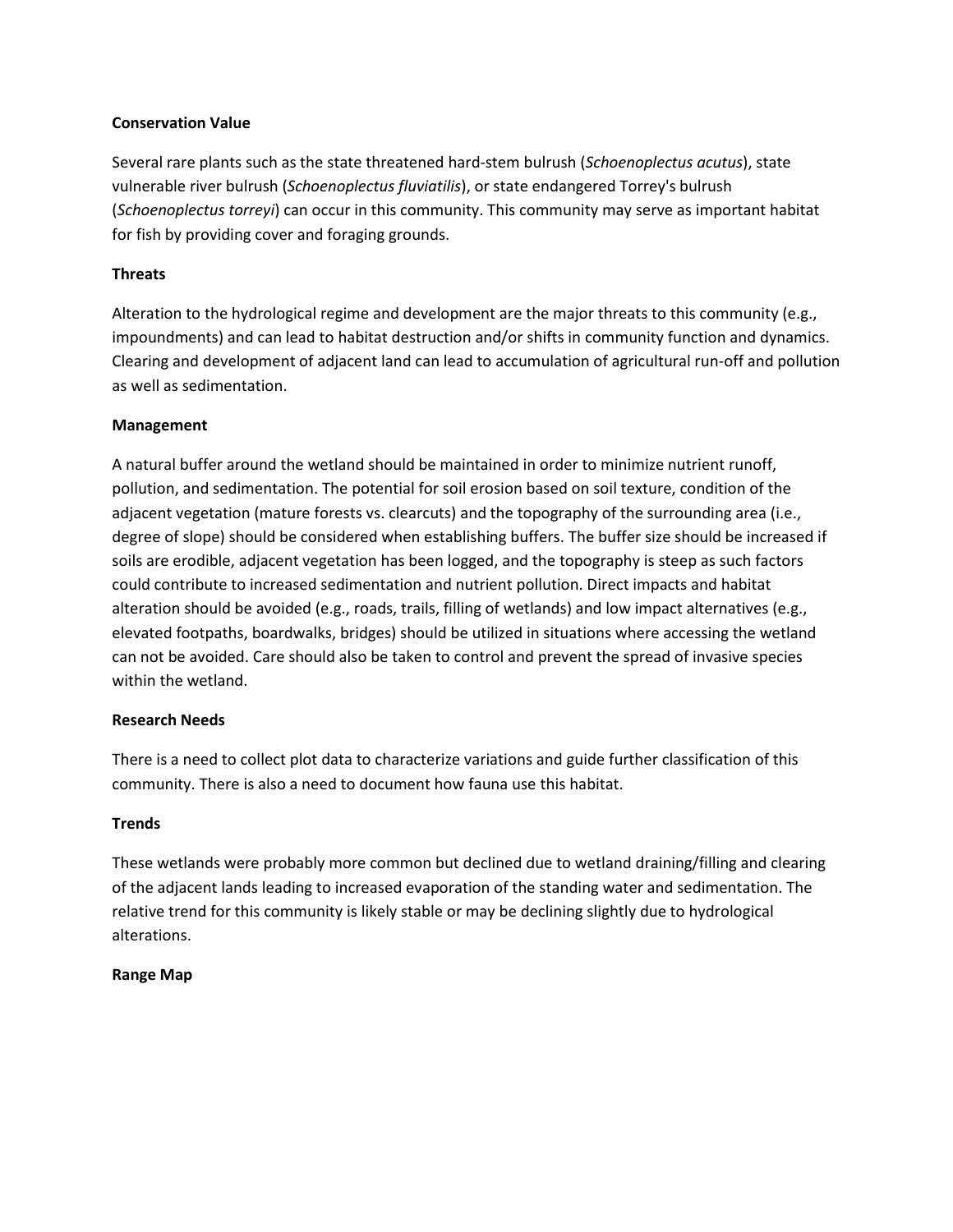

#### **Pennsylvania Range**

Statewide.

## **Global Distribution**

Connecticut, Delaware, Maine, Maryland, Massachusetts, New Hampshire, New Jersey, New York, Pennsylvania, Rhode Island, Virginia, Vermont, and West Virginia.

#### **References**

Bartgis, R. L. 1983. Vegetation ecology of marl wetlands in eastern West Virginia. M.S. thesis, West Virginia University, Morgantown.

Bowman, P. 2000. Draft classification for Delaware. Unpublished draft. Delaware Natural Heritage Program.

Breden, T. F., Y. R. Alger, K. S. Walz, and A. G. Windisch. 2001. Classification of vegetation communities of New Jersey: Second iteration. Association for Biodiversity Information and New Jersey Natural Heritage Program, Office of Natural Lands Management, Division of Parks and Forestry, New Jersey Department of Environmental Protection, Trenton.

Byers, E. A., J. P. Vanderhorst, and B. P. Streets. 2007. Classification and conservation assessment of high elevation wetland communities in the Allegheny Mountains of West Virginia. West Virginia Natural Heritage Program, West Virginia Division of Natural Resources, Elkins.

CAP [Central Appalachian Forest Working Group]. 1998. Central Appalachian Working group discussions.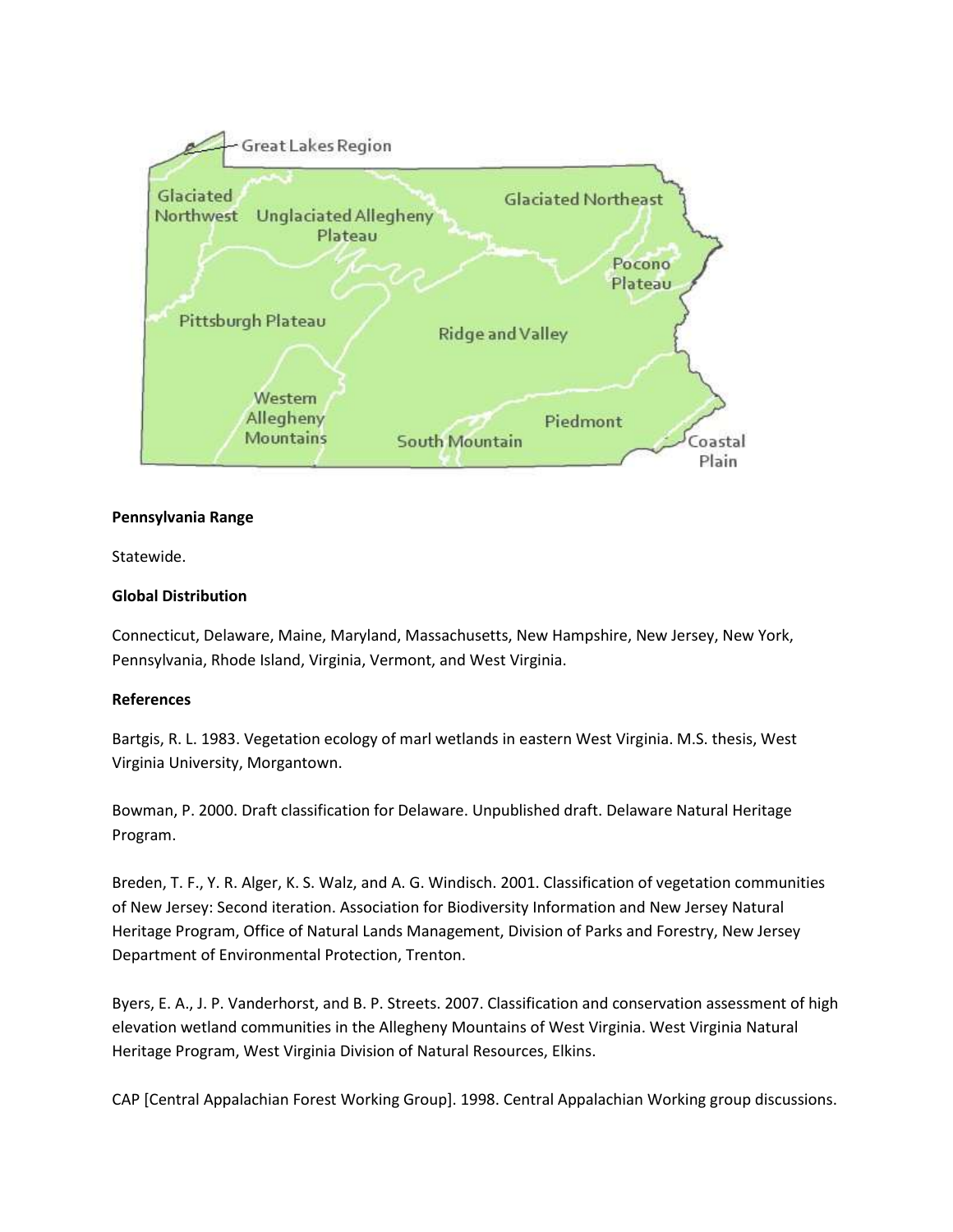The Nature Conservancy, Boston, MA.

Clancy, K. 1996. Natural communities of Delaware. Unpublished review draft. Delaware Natural Heritage Program, Division of Fish and Wildlife, Delaware Division of Natural Resources and Environmental Control, Smyrna, DE. 52 pp.

Cowardin, L. M., V. Carter, F. C. Golet, and E. T. LaRoe. 1979. Classification of wetlands and deepwater habitats of the United States. U.S. Fish and Wildlife Service, Biological Service Program. FWS/OBS-79/31. Washington, DC. 103 pp.

Eastern Ecology Working Group of NatureServe. No date. International Ecological Classification Standard: International Vegetation Classification. Terrestrial Vegetation. NatureServe, Boston, MA.

Edinger, G. J., D. J. Evans, S. Gebauer, T. G. Howard, D. M. Hunt, and A. M. Olivero, editors. 2002. Ecological communities of New York state. Second edition. A revised and expanded edition of Carol Reschke's ecological communities of New York state. (Draft for review). New York Natural Heritage Program, New York State Department of Environmental Conservation, Albany, NY.

Fike, J. 1999. Terrestrial and palustrine plant communities of Pennsylvania. Pennsylvania Natural Diversity Inventory. Pennsylvania Department of Conservation and Recreation. Bureau of Forestry. Harrisburg, PA. 86 pp.

Gawler, S. C. 2002. Natural landscapes of Maine: A guide to vegetated natural communities and ecosystems. Maine Natural Areas Program, Department of Conservation, Augusta, ME. [in press]

Harrison, J. W., compiler. 2004. Classification of vegetation communities of Maryland: First iteration. A subset of the International Classification of Ecological Communities: Terrestrial Vegetation of the United States, NatureServe. Maryland Natural Heritage Program, Maryland Department of Natural Resources, Annapolis. 243 pp.

Hill, A. F. 1923. The vegetation of the Penobscot Bay region, Maine. Proceedings of the Portland Society of Natural History 3:307-438.

Northern Appalachian Ecology Working Group. 2000. Northern Appalachian / Boreal Ecoregion community classification (Review Draft). The Nature Conservancy, Eastern Conservation Science Center, Boston, MA. 117 pp. plus appendices.

Sperduto, D. D. 2000b. A classification of wetland natural communities in New Hampshire. New Hampshire Natural Heritage Inventory, Department of Resources and Economic Development, Division of Forests and Lands. Concord, NH. 156 pp.

Swain, P. C., and J. B. Kearsley. 2000. Classification of natural communities of Massachusetts. July 2000